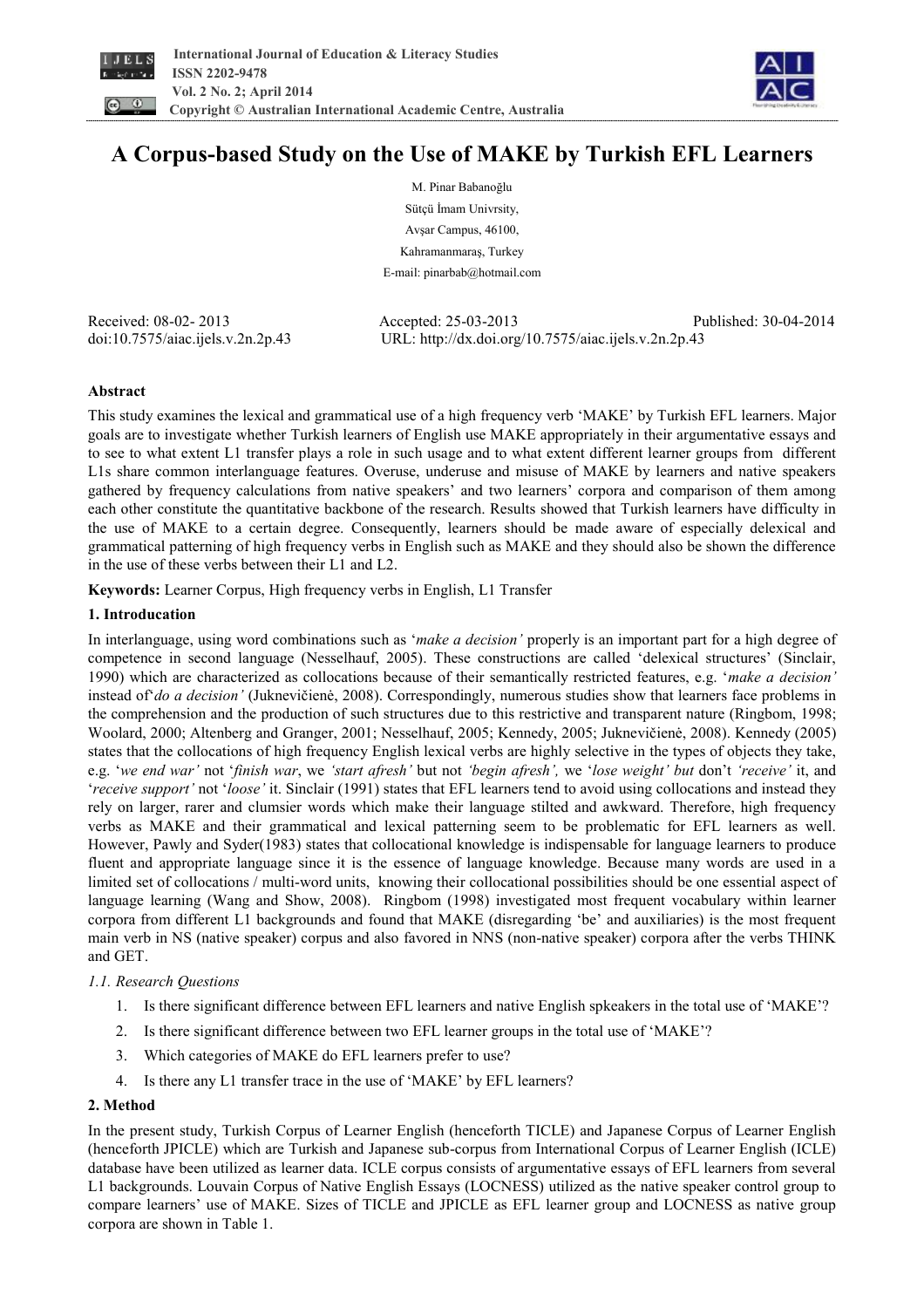| <b>IJELS 2 (2):43-47, 2014</b> |              |               |                | 44 |
|--------------------------------|--------------|---------------|----------------|----|
| Table 1. NNS and NS corpora    |              |               |                |    |
|                                | <b>TICLE</b> | <b>JPICLE</b> | <b>LOCNESS</b> |    |
| Number of words                | 169 345      | 168.160       | 168.325        |    |
| Number of essays               | 280          | 315           | 207            |    |

Amounts of three corpora are close together though the numbers of essays are different since the native speaker essays are a bit longer than essays of non-native speakers (Granger, 2008). Frequency calculations of grammatical and lexical uses of MAKE gathered from three corpora have been compared by Log-likelihood ratio to see statistical differences. Overuse and underuse of MAKE would give the opportunity to clarify the usage difference between learner groups whereas misuse of MAKE in collocations might be an indicator in terms of L1 transfer.

#### **3. Results**

The overall frequency of MAKE used by learners and native speakers is shown in Figure 1. As demonstrated in the graph, total amounts of MAKE within three corpora are slightly different, in fact both learner corpora showed a moderate underuse when compared to native speaker corpora.





To understand whether these differences are statistically significant, Log-likelihood (LL) ratio of corpora was measured considering the frequency of MAKE and each corpus size. As L2 vs. L1, LL ratio between TICLE and LOCNESS JPICLE and LOCNESS was measured for L2 vs. L1, and LL ratio of TICLE and JPICLE for L2 vs. L2. Table 2presents overall LL ratio among three corpora:

Table 2. Log-likelihood ratio (LL) of overall frequency of MAKE among learnerand native corpora.

|      | <b>TICLE vs. LOCNESS</b> | <b>JPICLE vs. LOCNESS</b> | <b>TICLE vs. JPICLE</b> |
|------|--------------------------|---------------------------|-------------------------|
|      |                          |                           |                         |
| MAKE | $-48-$                   | $0.50-$                   | $0.26 -$                |

 $p \le 0.05$  (critical value: 3.84) + indicates overuse in the first corpus relative to the second corpus

-indicates underuse in the first corpus relative to the second corpus

According to the results, there is not a significant difference between learner and native corpora and between each learner corpora.

Next measurement was made in the categorical uses of MAKE in which eight major categories (Altenberg and Granger, 2001, p. 177):

| $\mathbf{1}$ . | Produce sth (result of a creation) | make furniture, make a hole, make a law |
|----------------|------------------------------------|-----------------------------------------|
| 2.             | Delixal uses                       | make a distinction, decision, a reform  |
| 3 <sub>1</sub> | Causative uses                     | make sb believe sth, make sth possible  |
| 4.             | Earn (money)                       | make a fortune, a living                |
|                | 5. Link verb uses                  | She will make a good teacher            |
| 6.             | Make it                            | If we run, we should make it            |
| 7.             | Phrasal/prepositional uses         | make out, make up, make out of          |
| 8.             | Other conventional uses            | make good, make one's way               |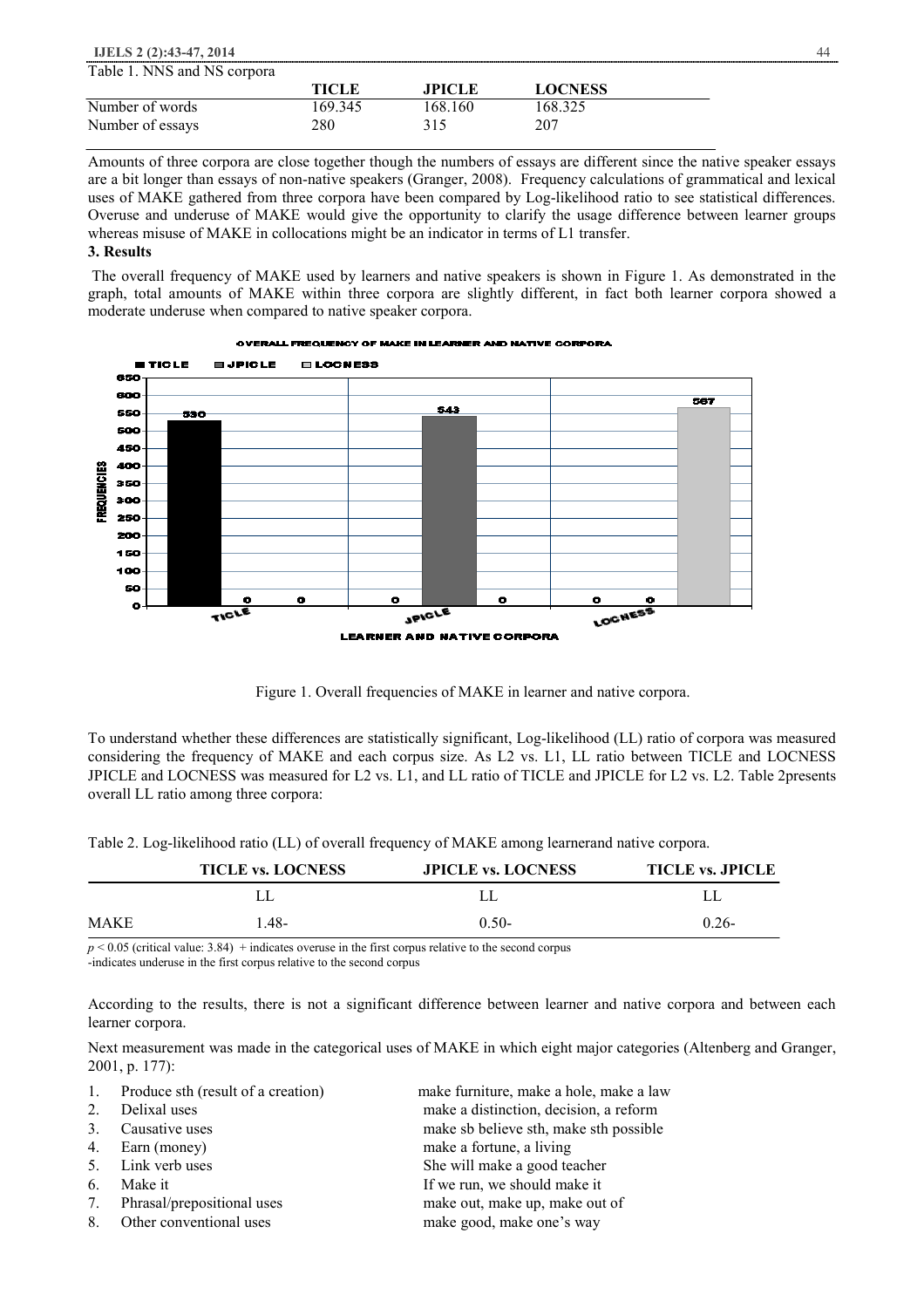In order to sort the categorical uses of MAKE, Wordsmith Tools (2008) concordance tool has been applied over three corpora. The aim of this analysis was to see the situation of different uses by learner and native speaker and how these uses are classified by means of eight categories. Table 3. shows the frequency of each categorical uses of MAKE by learners and native speakers in their essays:

| <b>Categories</b> | <b>TICLE</b> | <b>JPICLE</b> | <b>LOCNESS</b> |     |
|-------------------|--------------|---------------|----------------|-----|
| Produce           | 32           | 37            |                | 27  |
| Delexical         | 204          | 254           |                | 187 |
| Causative         | 264          | 209           |                | 236 |
| Money             | 14           | 8             |                | 56  |
| Link verb uses    |              | 4             |                |     |
| Make it           |              | 2             |                | 6   |
| Phrasal           | 10           | 27            |                | 22  |
| Other             | 5            |               |                | 26  |
| <b>TOTAL</b>      | 530          | 543           |                | 567 |
|                   |              |               |                |     |

Table 3. Frequencies of uses of MAKE in learner and native corpora.

Results of frequency analysis of each category in corpora revealed that causative and delexical uses are most commonly used types of MAKE in three corpora. Turkish learners and native speakers used causative type structures of MAKE such as '*make someone happy'*whereas Japanese learners preferred delexical MAKE like '*make friends'*. Consequently, Turkish learners seemed to overuse causative forms and Japanese learners overused delexical forms in their essays. To see as to whether such overuses by learners serve a statistical significance, LL ratio was measured among three corpora which are presented in Table 4.

Table 4. Log-likelihood (LL) ratio of different uses of MAKE in NNS and NS corpora.

|                |             | TICLE vs. LOCNESS JPICLE vs. LOCNESS | <b>TICLE<sub>vs.</sub></b> JPICLE |  |
|----------------|-------------|--------------------------------------|-----------------------------------|--|
|                | LL          | LL                                   | LL                                |  |
| Produce        | $0.39+$     | $1.58+$                              | $0.40-$                           |  |
| Delexical      | $0.64+$     | $10.28 + *$                          | $5.83-*$                          |  |
| Causative      | $1.40+$     | $1.61 -$                             | $6.03+*$                          |  |
| Money          | $27.24-*$   | $40.45-*$                            | $1.62+$                           |  |
| Link verb uses | $5.10-*$    | $0.83 -$                             | $1.95 -$                          |  |
| Make it        | $8.35-*$    | $2.09 -$                             | $2.79-$                           |  |
| Phrasal        | $4.68 -$ *  | $0.52+$                              | $8.23-*$                          |  |
| Other          | $15.71 -$ * | $24.38 -$ *                          | $1.31+$                           |  |

 $p \le 0.05$  (critical value: 3.84) + indicates overuse in the first corpus relative to the second corpus; - indicates underuse in the first corpus relative to the second corpus

According to LL results, there is a significant difference in delexical uses between Japanese learners and native speakers and between Japanese learners and Turkish speakers which meant that delexical MAKE was overused by Japanese EFL learners. On the other hand, frequency difference of causative MAKE between Turkish learners and Japanese learners present a statistical significance of an overuse. Other marked differences can be seen in money forms like '*make money*, *make profit*' which Turkish learners and Japanese learners significantly underused when compared to native speakers. Similarly, phrasal, 'make it' category and other categories showed underuse by Turkish learners and also Japanese learners underused other uses of MAKE.

When delexical MAKE's collocational structures taken into consideration individually, learners and native speakers opted diverse nouns as the collocation of MAKE.

Table 5. Frequency of Top 10 Collocations of Delexical MAKE in NNS an NS Corpora.

| <b>TICLE</b>                  |    | <b>JPICLE</b>          |    | <b>LOCNESS</b>                |    |
|-------------------------------|----|------------------------|----|-------------------------------|----|
| <b>Collocation</b><br>of MAKE |    | Collocation<br>of MAKE | f  | <b>Collocation</b><br>of MAKE |    |
| decision                      | 30 | use                    | 29 | decision                      | 3Γ |
| use                           | 14 | friend                 | 25 | mistake                       | 16 |
| mistake                       | 10 | effort                 | 20 | choice                        | 10 |
| research                      | 9  | progress               | 16 | argument                      | 9  |
| effort                        |    | mistake                | 16 | claim                         | 9  |
| choice                        | 6  | call                   |    | point                         |    |
| change                        | 6  | atmosphere             |    | statement                     | 8  |
| effort                        |    | state                  |    | case                          |    |
| plan                          |    | point                  |    | error                         |    |
| call                          |    | choice                 |    | effort                        |    |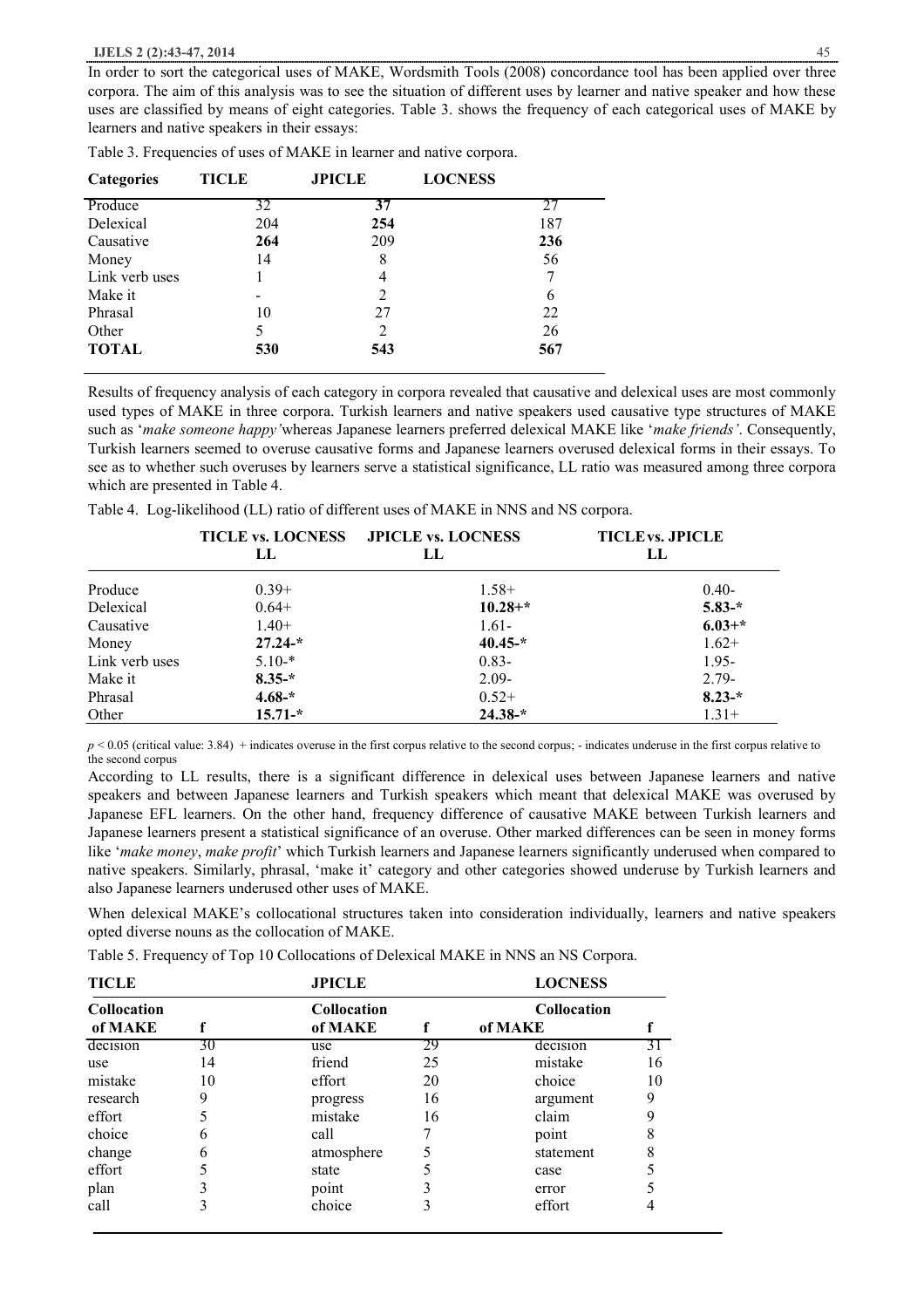#### **IJELS 2 (2):43-47, 2014** 46

Both Turkish learners and native speakers mostly used *decision* as '*make a decision'* in similar amounts. Japanese learners highly used *use* as *in 'make use'* in which Turkish learners also showed a similar performance. In three corpora, m*istake*, *choice* and *effort* are other commonly applied collocations following MAKE in a sentence.

#### *3.1 Error Analysis of Misuses*

Two learner corpora contain inappropriate uses of MAKE that may be due to either L1 transfer effects or selective and transparent nature of the collocations. Turkish learners preferred to use '*make a research*' instead of 'do *a research'* or 'make *exercise'* instead of '*do exercise'* or '*make presentation'* instead of '*do presentation*' which seem to be a confusion of *make vs. do*:

1. "A student model which *makes research* and improve him/herself from different aspects is not seen. " (TICLE/TRME.3002.txt).

2. "Most universities follow this order about *making research* while teaching their theoretical field knowledge"(TICLE/TRME.3026.txt)

3. "Teachers say how to present a lesson, *make exercises*, draw attention of students and…" (TICLE/TRCU.1071.txt)

4. "….sometimes we *make presentations* in our classes…" (TICLE/TRCU.0071.txt)

Such uses of *do* vs. *make* don't exist in Japanese data but in some cases, different verbs used instead of MAKE for certain collocations in JPICLE for example '*give*' instead of '*make*':

5. "If the person has the ability and *gives effort*, they are able to do the job." (JPICLE/JPWA.1017.txt)

6. "………a sort of radio wave, which *gives damage* for our brain." (JPICLE/JPSW.4007.txt)

7. "In addition, if we can talk in the formal style, we will *give a good impression* to other people." (JPICLE/JPSW.4032.txt)

In Turkish learner data, verb '*give*' used on behalf of MAKE which might be an indication of L1 transfer. Students used '*give*' against '*make*' with decision in some cases, for instance:

8. "The important thing is to think enough and *to give the right decision* at the right time! " (TICLE/TRCU.1094.txt)

9. "Therefore, the authority *gave the most terrible decision* of judgements,.." (TICLE/TRCU.1105.txt)

10. "There was a play about the euthanasia called "Who *Gives The Decision*?".." (TICLE/TRCU.1105.txt)

In Turkish, the equivalent of '*decision*' is '*karar*' which is collocated with verb '*vermek*' corresponding with '*give*' in English. For example:

| English: make a decision $==>$ | Turkish: bir karar vermek | (verb) |
|--------------------------------|---------------------------|--------|
| (det.) (noun)                  | $(det.)$ (noun) (verb)    |        |
|                                | (a) (decision) (give)     |        |

Verb '*give*' means 'vermek' in Turkish whereas verb '*make*' means '*yapmak*', therefore students may tend to use '*give*' instead of '*make*' in order to collocate with '*decision*'. In the same way, in Turkish, one of the uses of '*make a decision*' in Turkish is '*karar almak'* in which the verb '*almak*' means '*take*' in English. Such a combination can be seen in Turkish data as:

11. "As the state *takes the decision* of death for the guilties according to the laws,." (TICLE/TRCU.1119.txt)

12. "So it is not an easy *decision* for a relative *to take*. " (TICLE/TRCU.1159.txt)

In Turkish data, similar condition is notable for another collocation '*make effort'* which has a different transformation into Turkish as illustrated below:

| English: make effort | $\Rightarrow$ | Turkish: çaba harcamak/göstermek     |
|----------------------|---------------|--------------------------------------|
| (verb)<br>(noun)     |               | $(\text{effort})$ (spend) / (show)   |
|                      |               | $\frac{1}{2}$ (noun) (verb) / (verb) |

This situation can be noticed in some cases in the Turkish data:

13. "..,they do not **show** enough **effort** to learn the required things. " (TICLE/TRMR.3017.txt)

14. "We do not have to **spend** much **effort** to find some evidence to prove this fact; .." (TICLE/TRCU.1135.txt)

15. "Otherwise why do people **spend** so much **effort** to be able to a university student?" (TICLE/TRCU.1072.txt)

Turkish students are likely to use the translation of Turkish equivalent verb of certain collocations which normally used with MAKE in English. They tend to use '*give decision*' or '*take a decision'* instead of '*make a decision'* and '*spend effort'* or '*show effort*' instead of '*make effort'*. Since these kinds of misuses haven't been identified in Japanese learners' data, it can be inferred that these usages are language specific and L1 effected.

**4**. **Discussion**